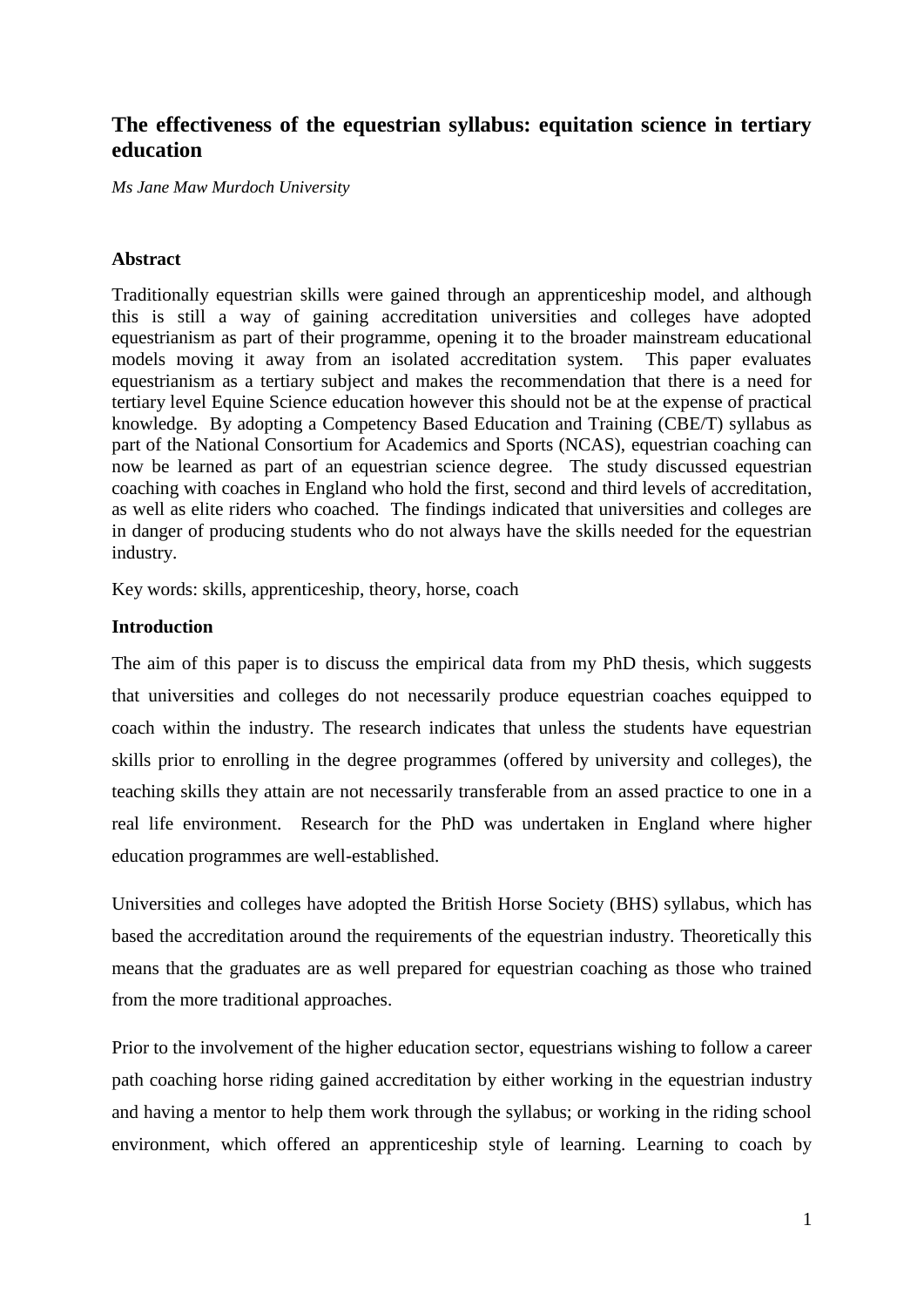whichever of the two options, meant that students acquired their coaching skills by coaching paying clients learning to ride.

Despite the professional bodies endeavour to professionalise equestrianism through the accreditation programmes, there is no legal requirement to be accredited to give riding lessons in England. However many equestrians do wish to gain qualifications and follow an accredited career path, which can be achieved through the BHS system. The BHS created a three tiered qualification framework to accredit equestrian coaches. Students have to achieve a given standard in riding, horse-management and coaching and pass all three components (at whichever level of accreditation they are taking) to obtain the full coaching accreditation. For example the British Horse Society Assistant Instructor (BHSAI) coaching qualification is assessed at the first, second and third stages for horse management and riding however, whilst working toward the riding and horse-management at the  $1<sup>st</sup>$  level the students also have to:

- gain a riding and road safety section,
- an equine specific first aid certificate,
- attend a child protection training day.

On attaining the  $3<sup>rd</sup>$  stage of riding and horse-management the students then take the preliminary teaching tests (PTT) to complete the accreditation (www.bhs.co.uk). Once obtained the qualifications have national, and in some countries international recognition.

Equestrian students can and still do follow the traditional routes to train and gain accreditation however, in the early 1990s higher education institutions also introduced equestrian studies into their programmes. In addition to the many equine science degrees on offer (see appendix i for a list) students may also be given the option of gaining an equestrian coaching qualification whilst studying for the degree of choice. If students choose to take the option of working toward an equestrian coaching accreditation whilst studying they will follow the BHS syllabus.

The syllabus has, and continues to undergo changes to enable it to appeal to the modern equestrian. One such change is the adoption of evaluating skills through a Competency Based Education and Training (CBE/T) assessment strategy rather than a final examination. Another change is that the BHS has also encompassed coaching philosophies and paradigms into the equestrian syllabus.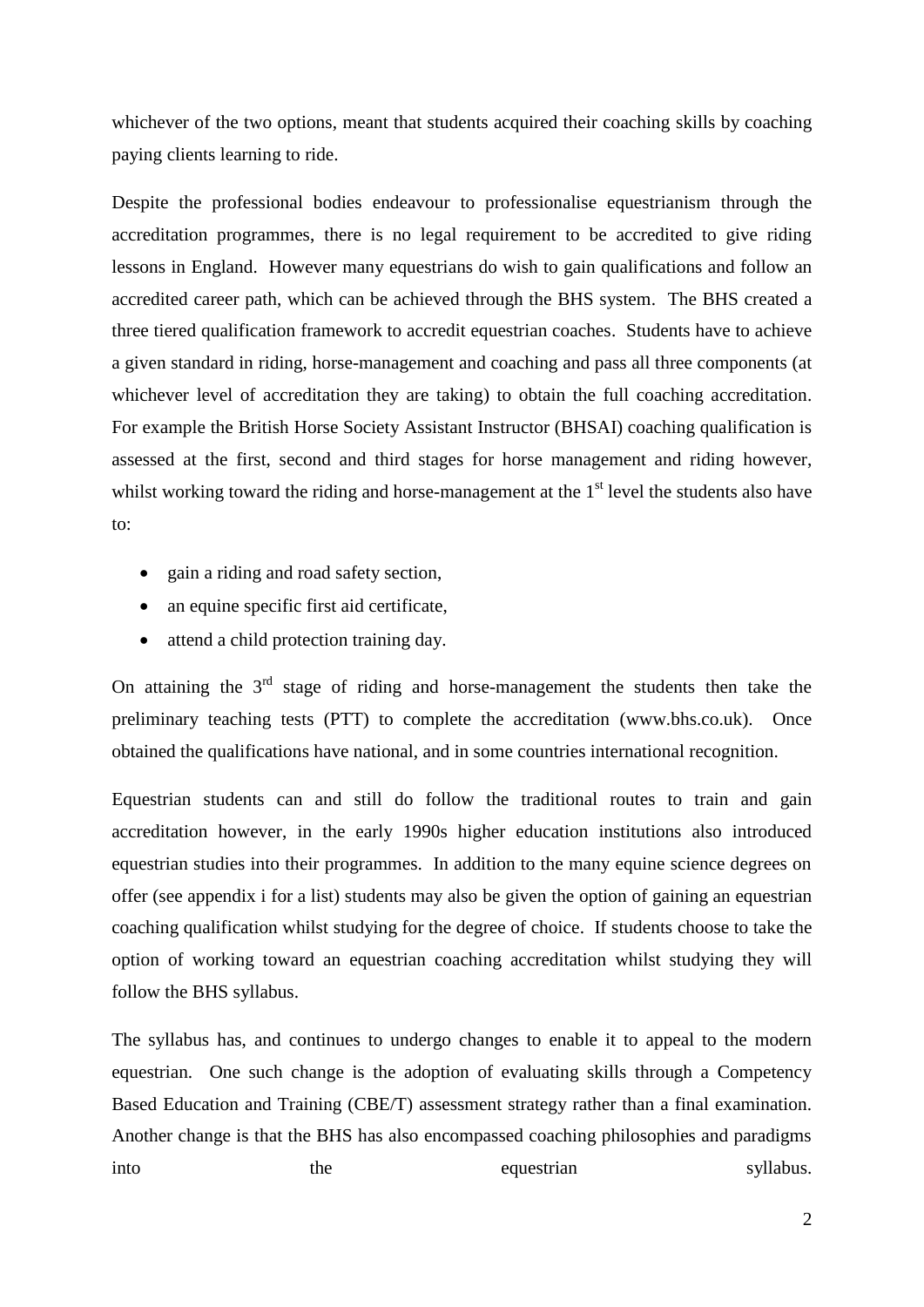Further change to equestrian accreditation system has been made through a government funded initiative to standardise coaching of all sports was introduced through the United Kingdom Coaching Certificate (UKCC). The introduction of this coaching accreditation has allowed equestrian coaching to be part of the national sporting accreditation framework (Jones, 2006). The UKCC is a coaching qualification that endorses existing or new teaching qualifications (shown in appendix ii) irrespective of the sport. In other words coaching equestrian skills have to conform to a framework that is inclusive of all sports and does not take into consideration the distinctive difference the horse makes in the riding lesson.

Aligning equestrianism to the broader sports coaching framework indicates that equestrian accreditation is moving away from an isolated accreditation system into a broader construct. The broader sports coaching framework has introduced coaching theories and a more scholarly approach suitable for the higher education environments. The paper will consider the ramifications of the changes based upon the interviews of graduates and assessors. Using data from the observations of the riding lessons given by the university and college graduates, and interviews from assessors, I will begin to understand if or not universities and colleges are or not producing equestrian coaches equipped to coach within the industry.

### **Method**

#### *The Data Gathering Process*

The paper is drawing from the research for my PhD thesis. I utilise qualitative methodology following Patton's (2002) directives to gather empirical data using recorded interviews and observed riding lessons. The research design begins with a descriptive study from which to create a comparative study between the participants and the accreditations they hold. I implemented an open ended interview that was created around six key questions (shown in Appendix iii) to stimulate conversation and avoid limitation to the data (Patton, 2002). The questions were devised from the analysis of the syllabus and using my own level of expertise as a qualified BHS Intermediate Instructor and competition rider. Answers given were used to create the next question and as questions were developed they were subsequently given to the following participants. During the interviews I did not select what was said, advise or direct what was said or how it was said. Thus similarities and differences could be established and patterns and themes recognised following an inductive process. The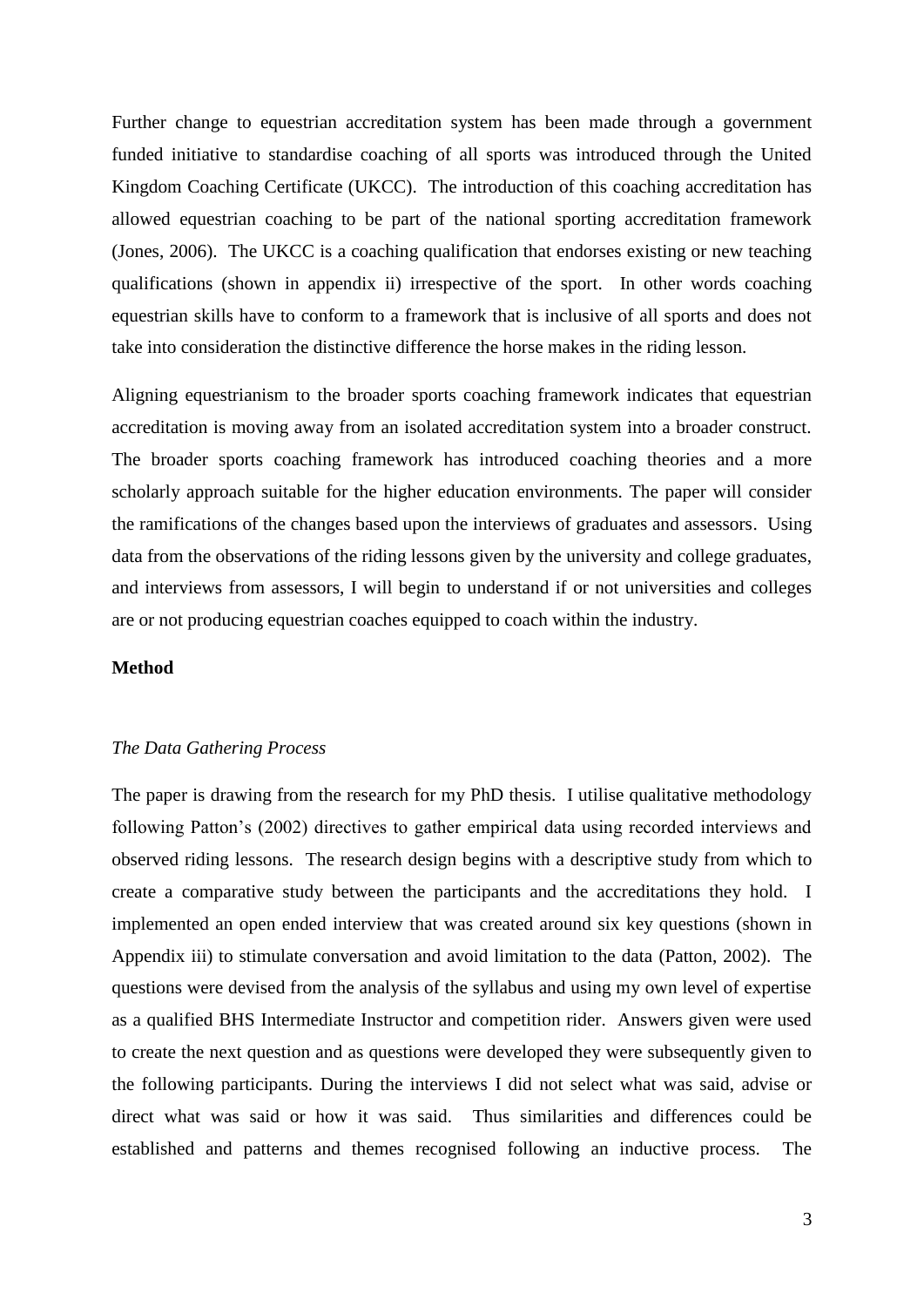interviews were transcribed and the participants sent a copy for agreement that their interview could be included in the research.

Observation of the riding lessons, were employed because they are considered to be a true representation of teaching practice (Wimmer and Dominick 2005). To record the lessons a tick box was devised from the assessors check lists, which they use when assessing students, the syllabus and literature so that the observations indicated aspects relevant to the research question. Patton (2002) suggests that personal expertise is deemed an important part of the enquiry to understand the phenomenon and therefore my personal knowledge was applied to assess the lessons.

The syllabus chosen to underpin the research is from the British Horse Society (BHS). It is the predominant accreditation for equestrian coaching, and the syllabus used by the universities and colleges. The syllabus is developed by an elected committee of equestrians (some of whom were participants) who hold voluntary positions and do not directly gain from their position on the board.

### *Participants*

The participants were recruited from the training bodies' coaching lists available on their websites; through advertisements in equestrian outlets and from a snowballing effect where participant recommends others (Patton, 2002). Elite riders who coach riding (irrespective of their qualifications status) were included in the study because their teaching is based upon riding/competing expertise and they are considered by the equestrian bodies to be experts in the given field (Patton, 2002). Participants were emailed and if I received a positive response they were phoned and arrangements were made for the interview and observation to take place. They were emailed in advance the key questions and letter of thanks and ethics approval for the study prior to our meeting. From the original 41 participants the paper will focus on the data of the post-graduates who have graduated through the university and college systems, and the BHS qualified coaches who assess undergraduates for the BHS coaching accreditations. Therefore, the data from four assessors and four students, who have experience in the university and college environments, will be used for this paper. Each participant was given a code for identification numbering 1- 41 and their accreditation level.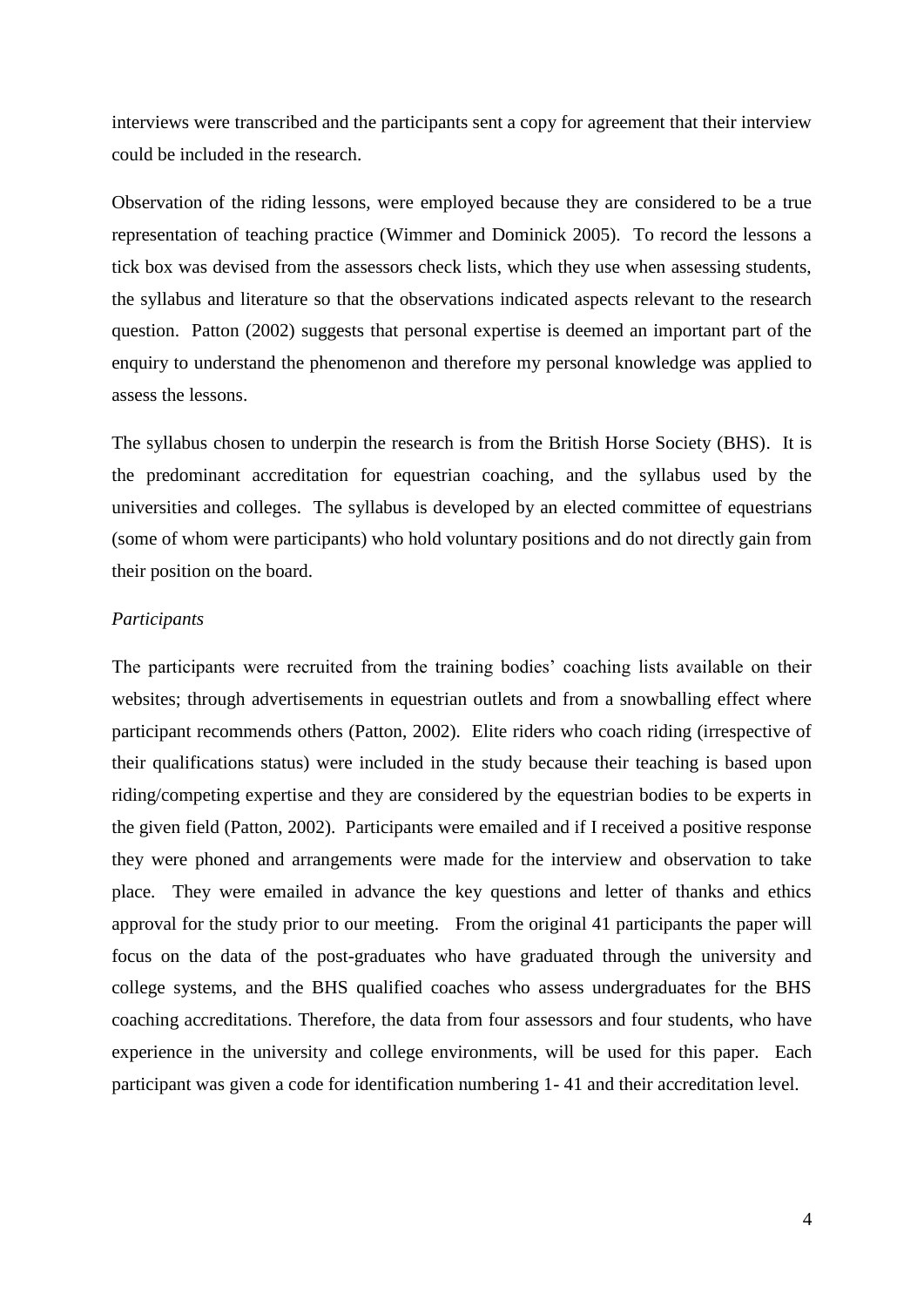### *Data Analysis Techniques*

Analysis of the data for the paper was through inductive analysis to condense the extensive data into a summary of findings (Patton, 2002). The process of analysis began by reading and re-reading the transcripts and the data from the interviews. Focus was given to each level and each group within that level, which were 'crossed with one another' (Patton, 2002, p. 468). This process continued with each level of accreditation and group thus 'moving backwards and forwards between the actual data in search of meaningful patterns' (Patton, 2002, p. 468). By following Patton's (2002) directives I am able to supply data for the paper that is not presenting my own views but fully supporting the participant's expressions at the time of interview.

### **Findings**

When I discussed the training systems and new accreditations that are offered to students with those who assessed them I was made aware that the English qualifications are not held in as high regard as they once were. A critique was that the graduates from universities and colleges do not have high level of equestrian coaching skills because they are learning to coach by coaching each other. This is problematic because learning in this way does not give them the skills to transfer the knowledge gained into a real life environment.

To support or negate the claim that universities and colleges are producing students who do not always have the skills needed for the equestrian industry, I will use sections of the interviews (taken from the participants) that are relevant to this issue. It is interesting to note that all the participants in the study are creating income as equestrian coaches.

# *The post-graduates reasons for training for equestrian accreditation within the university and college systems*

By adopting a Competency Based Education and Training (CBE/T) syllabus as part of the National Consortium for Academics and Sports (NCAS), equestrian coaching can now be learned as part of an equestrian science degree. The participants chose this method to gain accreditation because it allows them a choice in their career whilst studying. For example two of the participants were not clear as to the direction they wanted to take. One stated that she '*didn't go there* [college] *specifically to get the teaching qualification. The course that I did was half business and half horse management* (1:20)*.* Another told me that she had already graduated from university with a degree other than one related to equestrian studies,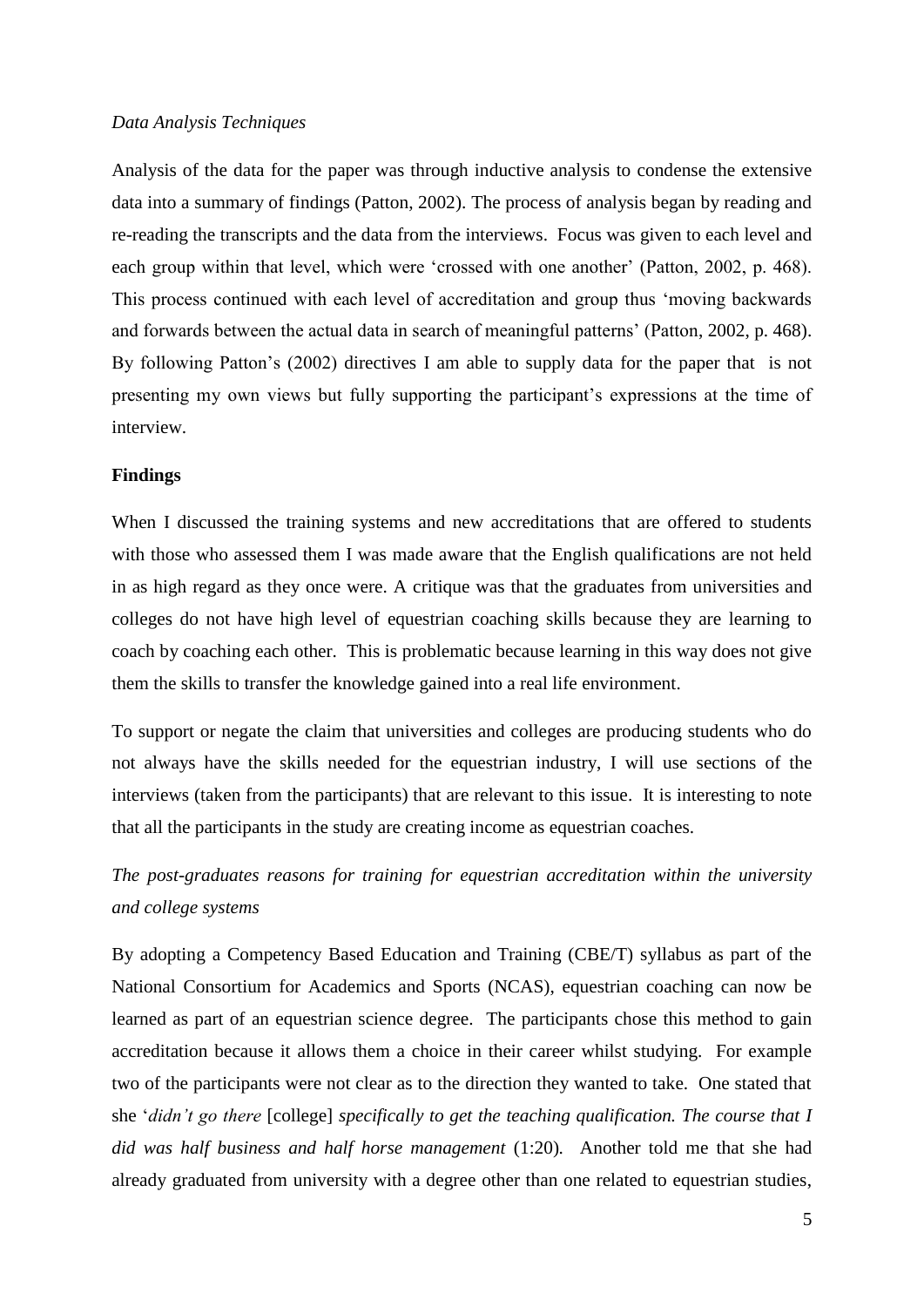therefore it was a logical choice for her to go back to the higher education environment when she decided to work with horses. She *'wanted to get some qualifications because everyone looks at that and goes 'oh your BHS trained' and people want that qualification behind you even if it's not what you teach.*'  $(A:40)^1$ . So she chose to train through an agricultural college to attain her accreditation because of her previous experience at university.

The university environment offers students a choice in their career. Rather than isolating equestrianism to specific tasks they offer courses to augment equestrian skills. As discussed by the next participant who knew the course she wanted was '*Sports Science'.* She chose this course because '*you rode in the degree and you got the opportunity to do the BHS exams alongside the degree. So I had the best of both worlds I could get my Bachelor of Science degree, and get to ride and do my BHS exams'* (2:23).

My final example is a student who teaches horse riding but without the teaching component of her degree. I asked her about coaching without the qualification and she told me '*I just let everyone know I've been taught up to a BHSAI and BHS Intermediate teaching through college but I have never taken any exams'* (A:36)*.* I asked her how she had learnt to coach and was told '*they had me watching lessons and teaching it. We had different lessons from different tutors, and this taught me who I didn't want to be like and who I wanted to be more like. So in the end quite a few tutors I had at college have taught me to be how I am' (*A:36). For this participant working through the courses at college gave her sufficient knowledge and skills to coach without the stress of the final assessment. Attaining a '*National Diploma and Foundation Degree and a Commerce degree in Business in Equine Science and taking my stage 3'* (A:36) gave this participant sufficient knowledge to teach horse riding. In other words she did not hold an equestrian coaching accreditation however, she did have equestrian experience, and this was augmented through her course.

The post-graduates were all equestrians prior to entering university and college. They were all generating an income within the equestrian industry using the skills they had gained from their courses. The assessors were also involved in the equestrian industry and they all generated income through teaching riders and riding horses. However, their comments regarding the university and college systems were less favourable than the students who had studied at them.

1

<sup>&</sup>lt;sup>1</sup> The code for this participant indicates A for an alternate syllabus being followed, and the number on my list 1-41.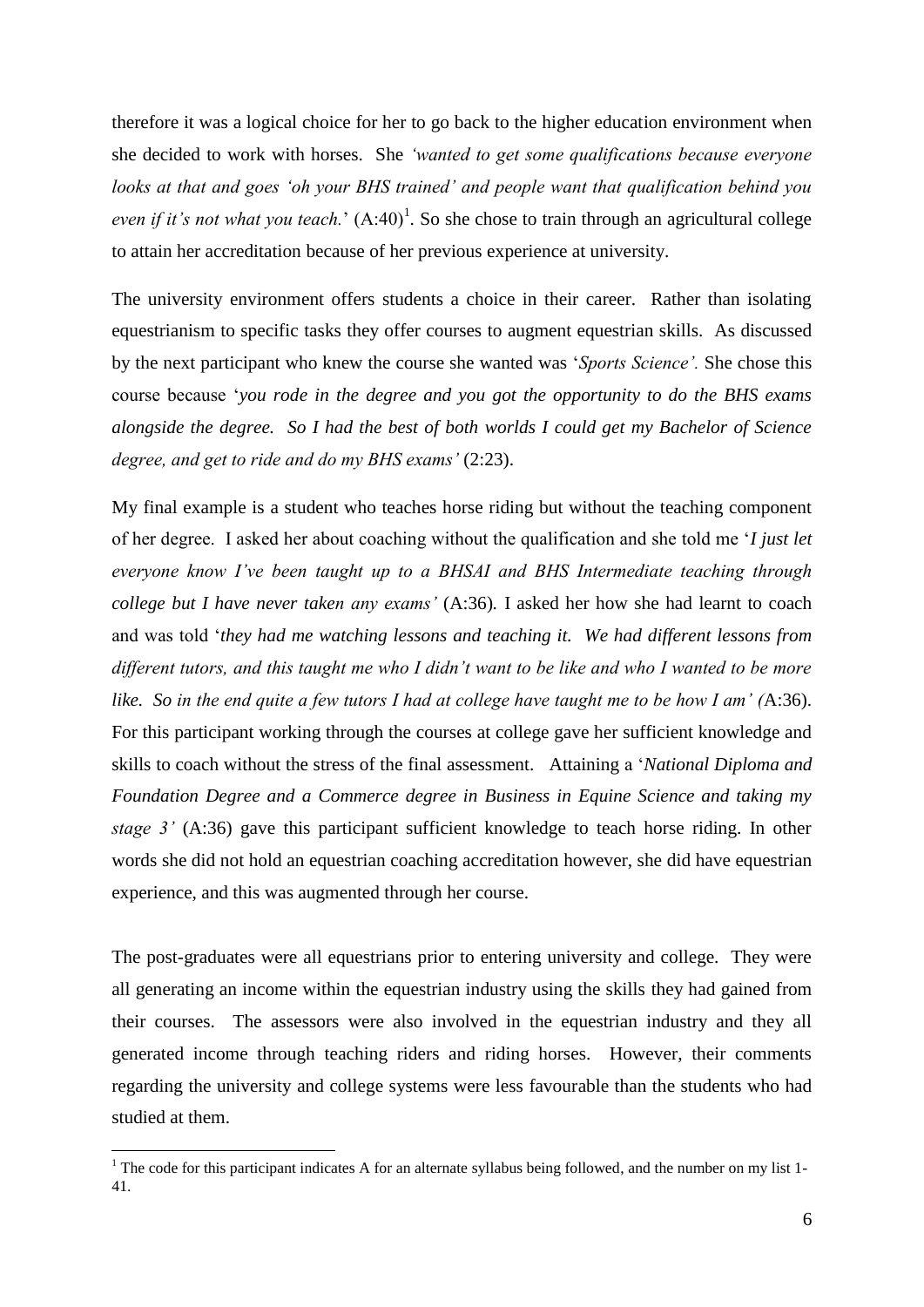#### *The assessors' comments regarding accreditation within the university and college systems*

An aspect that is detrimental to the universities and colleges with regard to accreditation is that they are producing students who have theoretical knowledge but lack practical skills. Universities and colleges often have their own equine facilities if they do not then they may amalgamate to share facilities or hire them from a local riding school. Equine facilities are necessary to give the practical experience to the students. Even with the facilities students may not necessarily coach paying clients but learn their coaching practice coaching each other. This form of peer learning has the effect of giving confidence, however it is problematic because '*they practice with people who can ride and who respond* [correctly]*'*   $(3:27)^2$ . Therefore, the feedback that the student gets when coaching a certain skill is not representative of a 'real life' situation, because the horse's response will probably differ.

The assessors considered coaching colleagues to be an unsuccessful way in which to learn to coach equestrian skills. It is evident to the assessors that *'they'd all taught each other. They hadn't actually taught a beginner, because they don't have beginners. They coach each other and they inadvertently are assuming knowledge'* (3:31), which the 'real' beginner will not have. The assessor gave me an example of what was meant. The student was asked to give a first riding lesson to a learner rider. The student failed to notice her pupil had put the wrong foot in the stirrup to mount the horse *'because she was so committed to giving the directions as per her lesson plan'.* The assessor considered that the student had '*learnt it* [the lesson] *by rote and out it came'.* The assessor had reached this decision because the students she assessed '*all sound the same; they've all got the same lesson, but it is not* [always] *related to what is happening'* (3:31). The lessons will have some aspects of similarity; similar words or learnt phrases will be used, tried and tested exercises also used however, the coach has to coach according to the responses they are getting from the rider. Although an assessor is not expecting lower level coaches to have extensive knowledge to draw upon, they are expecting them to watch their pupils and be able to coach according to the responses they get from them. The riding teacher needs to be aware of the response to their directions because the horse's input will also affect the results. Failure to notice how the horse is responding can impact on the safety of the rider.

1

 $2$ <sup>2</sup> The code for the participants is as follows: the first number is the level of accreditation; the second number their number on my list 1-41.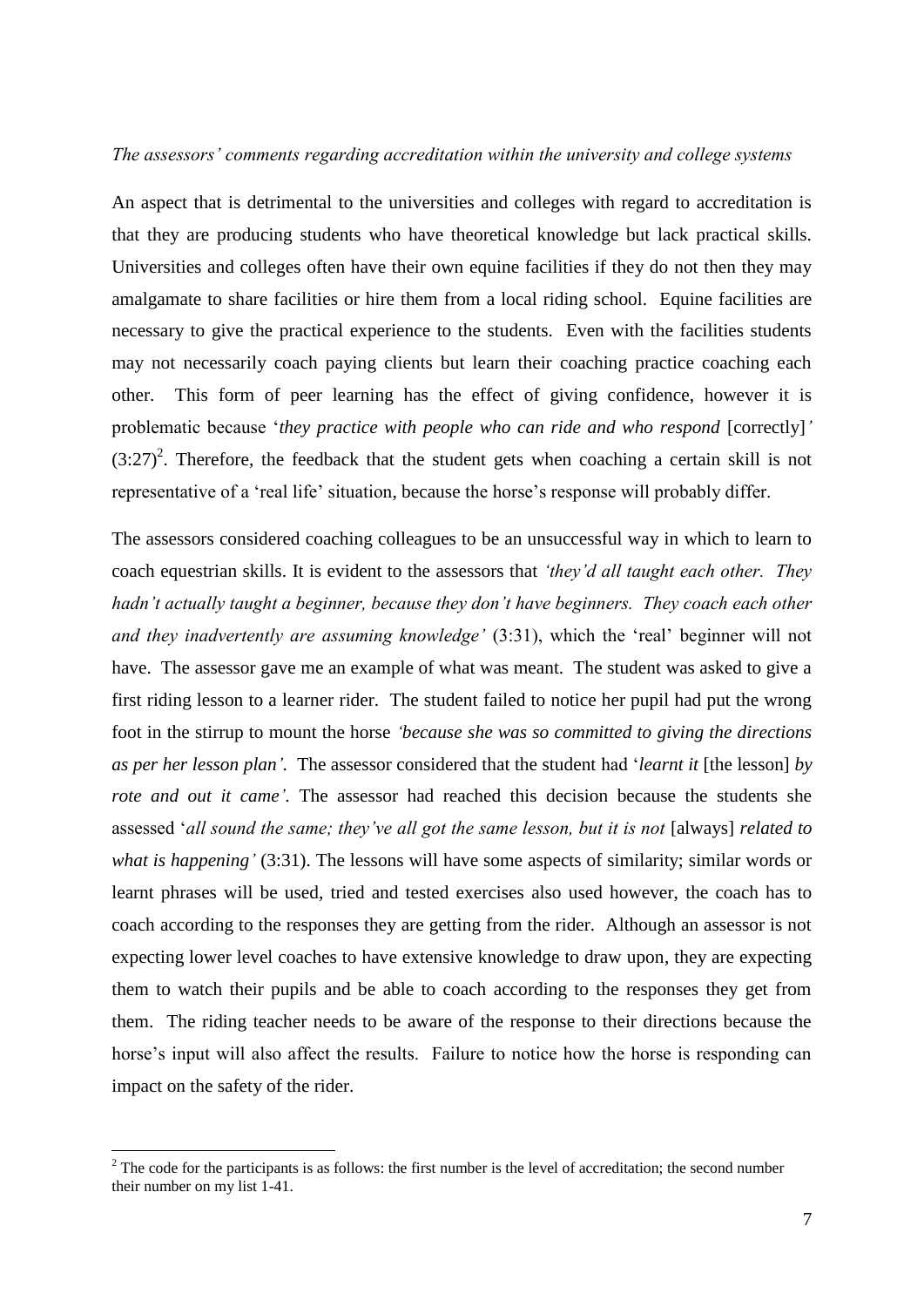#### *The impact of the horse in the riding lesson*

Coaching horse riding differs from other sports in that the horse has the ability to mask riding skills. The horse and its responses are different each time it is ridden. Unlike other sports where the coach learns and teaches skills for an innominate object, such as a bat and ball, which respond the same each time they are hit in a certain way, the horse's response differs each time it is ridden. The desired response is maximised by correct riding skills therefore, (theoretically) the better the rider the better the response from the horse. If coaches are coaching riders who can ride, the coach is being given feedback that is not going to be the same for riders who cannot ride. This is problematic when the coaches qualify and they are expected to coach all levels of riders. If they have only coached their peers their expectations of their pupils' skills will be unrealistic. Students who have only learnt to coach their peers are deemed less able to coach riders from the general public or as stated by the assessors' riders in 'real life' situations.

A further issue surrounding peer coaching in the riding lesson is that assumptions can be made by the teacher with regard to riding skills. The rider's skills may appear to be higher than they are when the rider is riding a well-schooled horse. This means that a less competent rider on a brilliant horse (for a period of time dependent upon the horse) will perform as well as the competent rider on a substandard horse who performs reasonably well. Coaches often ride the horses to ascertain issues, thus the requirement for the riding and coaching component of the accreditation.

I asked the participant who did not hold a teaching qualification who her client base was and she said the '*people whose horses I have corrected for them. That's my trade. So if they've had a horse with an issue that's the people I mainly teach so I keep an eye on how they're progressing, because they know I know the horse and how to teach them to get the best results from the horse.' (*A:36*).* Equestrian teaching is transference of riding skills into a coaching discourse. Riders learn how to ride the horse, then how to teach others to ride the horse.

Therefore, to attain good coaching skills the equestrian needs to have good riding skills and then learn to teach them. It can be assumed that one's peers on the course, are attaining good riding skills and are reasonable riders. The better the rider the more able they are to deal with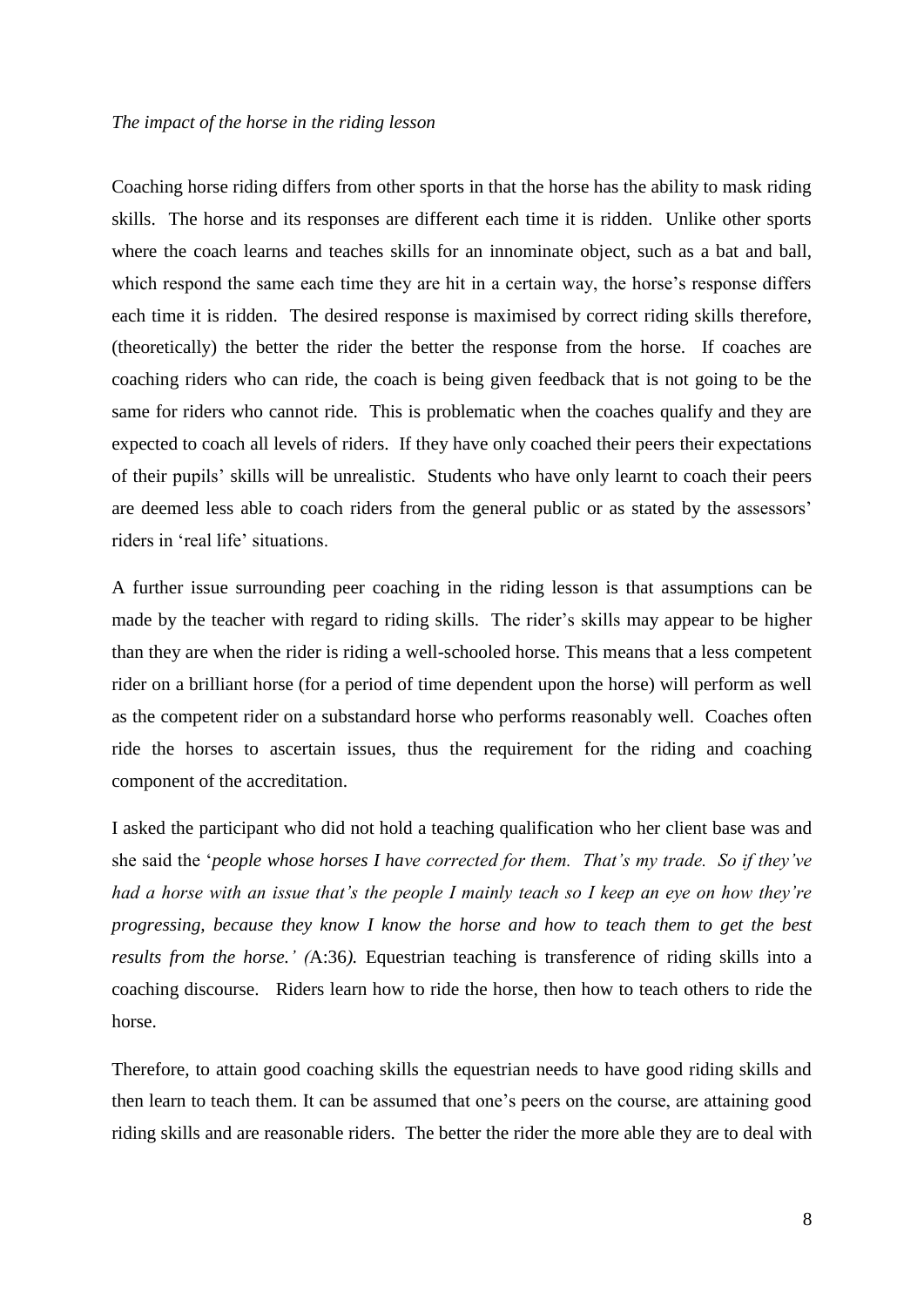an uncertain response from the horse. Therefore, coaches who are coaching riders who can ride are not experiencing the problems a 'learner rider' has when undertaking their directions.

The assessors argue that equestrian students are learning to coach in an idealistic environment at university and college. They state that the skills they gain may not be transferable when they coach 'real riders' and that '*they would be lost with a group of kids* [because] *they don't know how to control the ride'* (3.31). Student coaches would possibly lose control of the ride because the horses' response to the riders would not be what the coach expects. Controlling a ride is imperative for safety of all the riders and horses. Exercises that may work when coaching a group of peers may not be successful when coaching learner riders who do not have the skills and knowledge needed to control their horses.

Coaching skills is fundamental to all coaching. However, it is problematic if students have a theoretical knowledge without the practical skills to implement the theories. The sports coaching framework has introduced more theory into the equestrian syllabus some of which may not be as helpful in coaching equestrian skills as in other sports.

### *The broader sports coaching framework*

The sports coaching framework has introduced the concept of assessments as opposed to a final examination. However, Martens, (1990) argues that the fundamental cause of anxiety is when people become uncertain about their abilities or they are trying to please others, which can be seen in the assessment process. Anxiety could be the cause for the student's inabilities during the assessments. Although the assessments are not exams the participants still consider the assessment in the same way they do an exam. When I discussed the assessment process with a post-graduate student I was told that '*it's not how I would necessarily teach it's more for how to teach in the assessment … because you are so aware of the examiner watching you'* (1:20). Assessments are considered to be a better method of assessing skills because the assessor can discuss the lesson with the student to ensure that specific knowledge has been acquired (Harris, et al., 1995). An assessor told me that if they are not shown a specific skill or given necessary information they can '*tease out the information'* (3.28) from the student.

The two-way commination enhances skills through feedback between the coach and their pupils, however when the coaches pupils are their peers the feedback will be less informative because they can ride. Their experience will differ to a lesser able rider and also *'if your*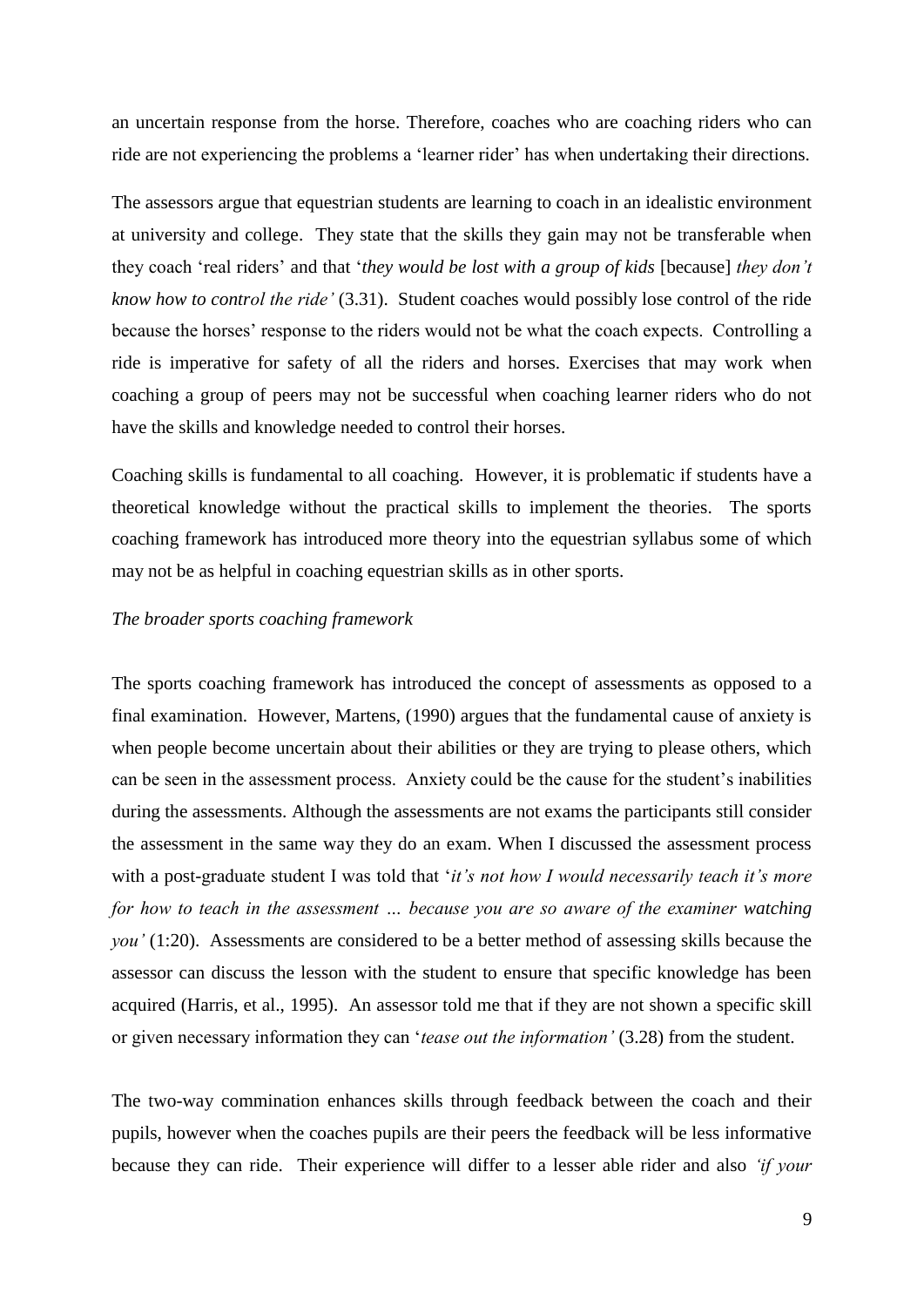*friend is being assessed you're not going to say something horrid'* (3:31). The assessment is not a real life environment. The horses and riders used are *'carefully chosen to do the job'* (3.31) and therefore the students are teaching for the assessment.

For the broader sports coaching paradigms to be fully implemented in the university and college environments coaching has to be undertaken in a 'real life' environment. Coaches need to put into practice the theory they are learning. If they are expected to reflect on issues to improve their coaching then the issues have to be genuine.

## *Philosophy and paradigms of the coaching framework within the equestrian industry*

The student's inability to implement the theory into practice drew the criticism from the assessors in the study. Students were deemed to be overly theoretical; they had the lesson plan but could not adapt to 'real life' lessons. However, the assessments are not 'real life' situations, the students are under a certain amount of stress to try and produce what is deemed correct for the assessments.

Although the participants viewed coaching peers as negating skills it can be argued that by discussing problems in the group with an experienced coach to guide and therefore can be beneficial (Lincoln, 2008). Problem-based coaching is often used in a theoretical training session with set scenarios that are intended to reflect 'real life' situations (Lincoln, 2008). The benefits for working with one's peers is that some students will be encouraged to gain skills through peer persuasion (Burns, 2002), that is they will become motivated by watching and listening to their peers (Martens, 1990). Coaching that is learned by working with peer groups produces theoretical coaching, which then needs to be implemented into practice with riders other than the group.

Martens (1997) argues that coaches learn their skills through trial and error. If coaches are not getting 'real life' coaching experiences then what they coach is not indicative of the workplace and '*the upshot of it is the industry, quite understandably, have an allergic rash*  against college students because they're not really tried and tested' (1:39<sup>3</sup>). I discussed why college and university students were not 'tried and tested' and I was told that one reason is that those working within the colleges and universities are often recruited from within the

1

 $3$  Although this participant only held the first accreditation she had ten years' experience as head of a department in a college and had been a BHS inspector.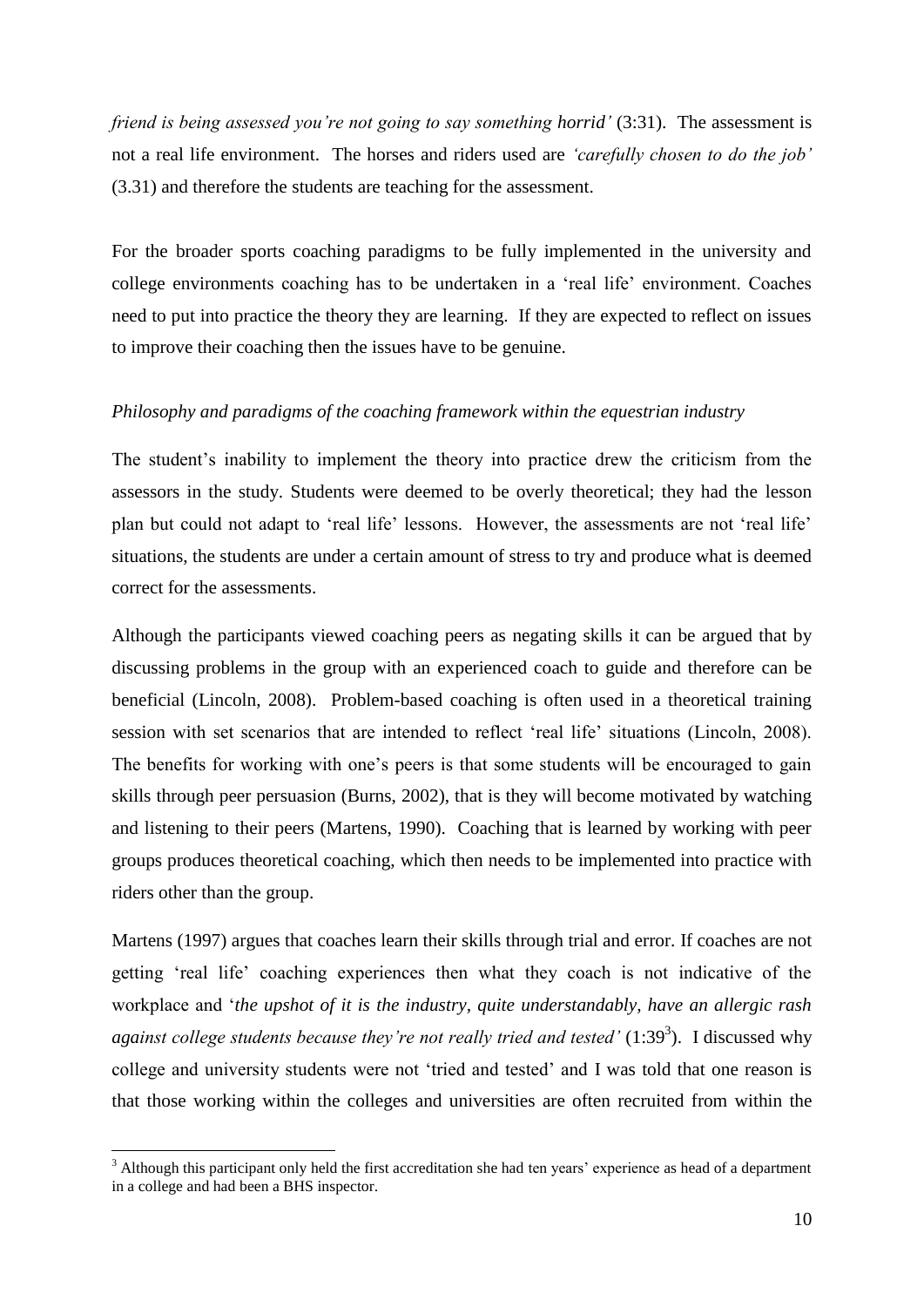system. This is problematic because '*we've got to the stage where we've got people going back to work in colleges who have done all their training in colleges they've no genuine experience of coaching real people'* (3:31). The result is that often industry is no longer concerned with the accreditation much preferring employees to have experience they ask '*what competitions have you done or which competition rider have you worked for? Not what paper work have you got … it is much more reliable than the certificate' (*E:3:35*) 4 .* If the data is representative of a larger cohort then this is challenging for an industry that is trying to make accreditation for coaching riding compulsory in the future and for the coaching environments and coaching accreditations that are devised to create graduates capable of working in industry.

The BHS accreditation system is designed to create accredited equestrians who have gained a three tiered qualification: riding, horse-management the teaching in which to gain each level of accreditation. When I discussed the timeframe for the BHS levels I was told the BHS system was designed for students to gain their BHSAI at the riding schools and then '*go out for a couple of years and work in industry teaching different people working in different areas then come back and do your intermediate* (BHSII)*'* (3:31), which is not the perception of the universities and colleges work who seem to rush the students through the courses with or without 'real life' equestrian coaching experience.

The assessors acknowledged that there were good colleges producing good students but the students who did well from the college and university systems were those who '*already have a good horsey background, certainly gone in there with a lot of information. The people who go in at the lower levels come out pretty useless in employment and you wouldn't really want to employ them'. (*E:3:35*).* 

#### **Discussion**

1

The student examples did not exemplify the assessors' assessment of the university and college graduates. The participants in the study who had graduated through the university and college programmes all worked in industry as equestrian coaches. However, they all went into the establishments from a 'horsey' background, which may have influenced the outcome as was suggested.

 $4$  The code for this participant indicates E for elite rider, third level accreditation and 35<sup>th</sup> on my list 1-41.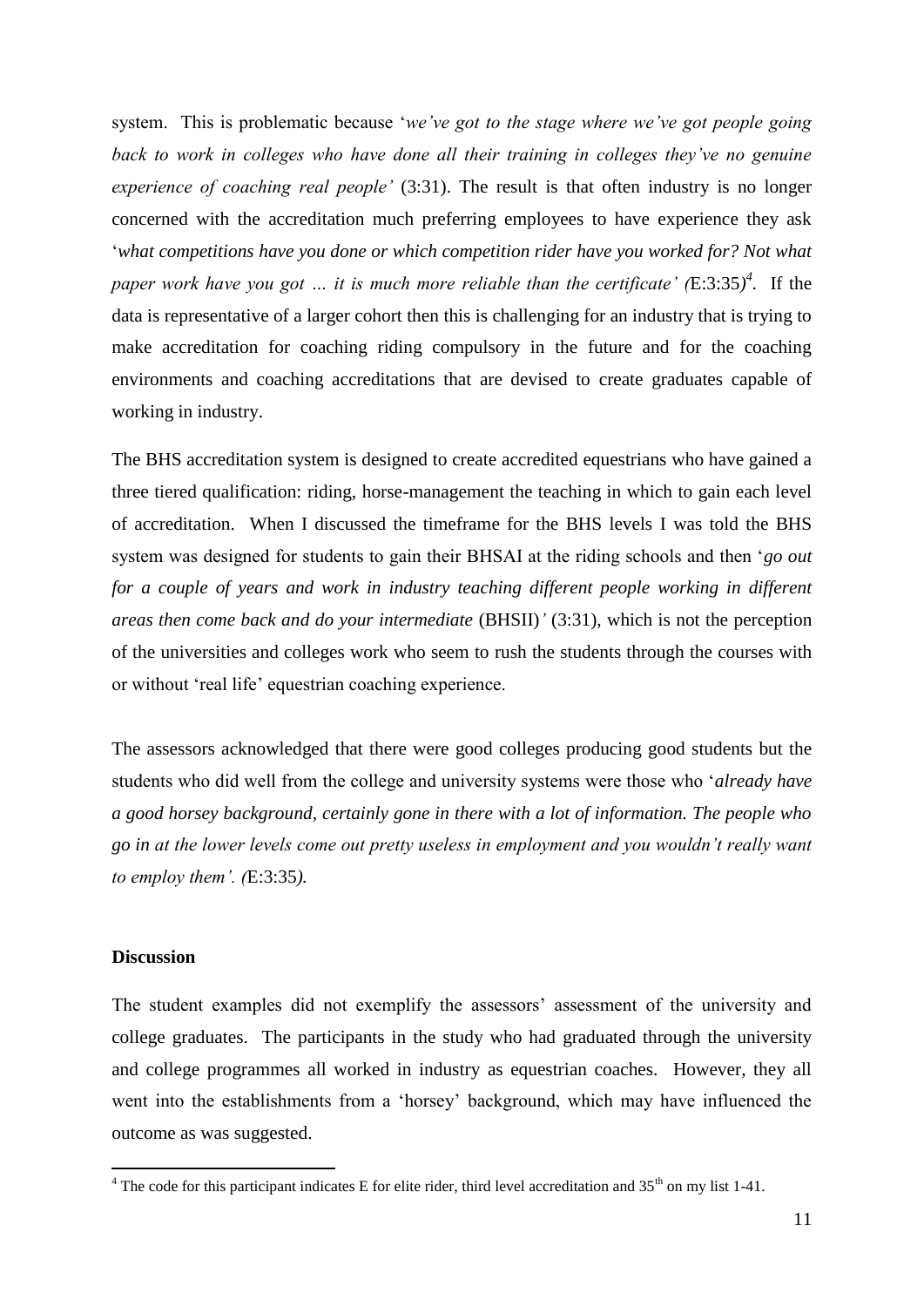The assessment process being undertaken is criterion-referenced assessment, which measures performance judged on a previously specified standard (Connoley, 2004). When the students failed to reach the standard set by the assessors it was considered to be due to them learning to coach by coaching their peers. Peer coaching relies on sound knowledge transference. The student needs to be able to transfer what has been learned in the simulated lesson into a 'real' riding lesson. Coaching one's peers has the capacity to implement the coaching philosophies, for example it can give students the confidence to coach a subject in which they learn how to: plan and progress the lessons, implement and discuss goals, and give and receive feedback that they can reflect upon and discuss. The issue with peer coaching is that one's peers may not react to the coaching as a novice rider would because they already have the skills being taught. Therefore coaching one's peers should not take the place of coaching in a 'real life' environment. Students need to be encouraged to acquire deep rather than a superficial approach to their teaching (Biggs, 1989). The environment needs to be 'real' so that students are not interpreting the coaching philosophy in the context of meeting the demands of the teacher and the course but also as a reflection of correct coaching (Biggs, 1989).

Although the assessors should be unbiased, their judgments are subjective; assessment therefore raises ethical questions (Harris, et al., 1995) and as such perhaps more consideration of the assessment process is required. Assessment should determine educational and training needs (Harris, et al., 1995) and the paper has helped identify training and educational needs, which could become the focus for further research.

Although the pathways to the accreditation are flexible the end has to be measurable (Harris, et al., 1995) and this is through the assessment of skills. If I concede that the assessment process is defendable and valid (Harris, et al., 1995), then the paper has indicated that there are areas of concern with regard to the standard of equestrian students coming through the higher education establishments. This implies that the alignment between the objectives of the syllabus and assessment criteria is not always reached.

Burns (2002) states that a university and college degree can be considered important and relevant, or wrong and wasteful dependent on your perspective although the assessors did not necessarily agree with the former statement the data did indicated that there is relevance in Equestrian Science. This is not to say that the universities and colleges have necessarily got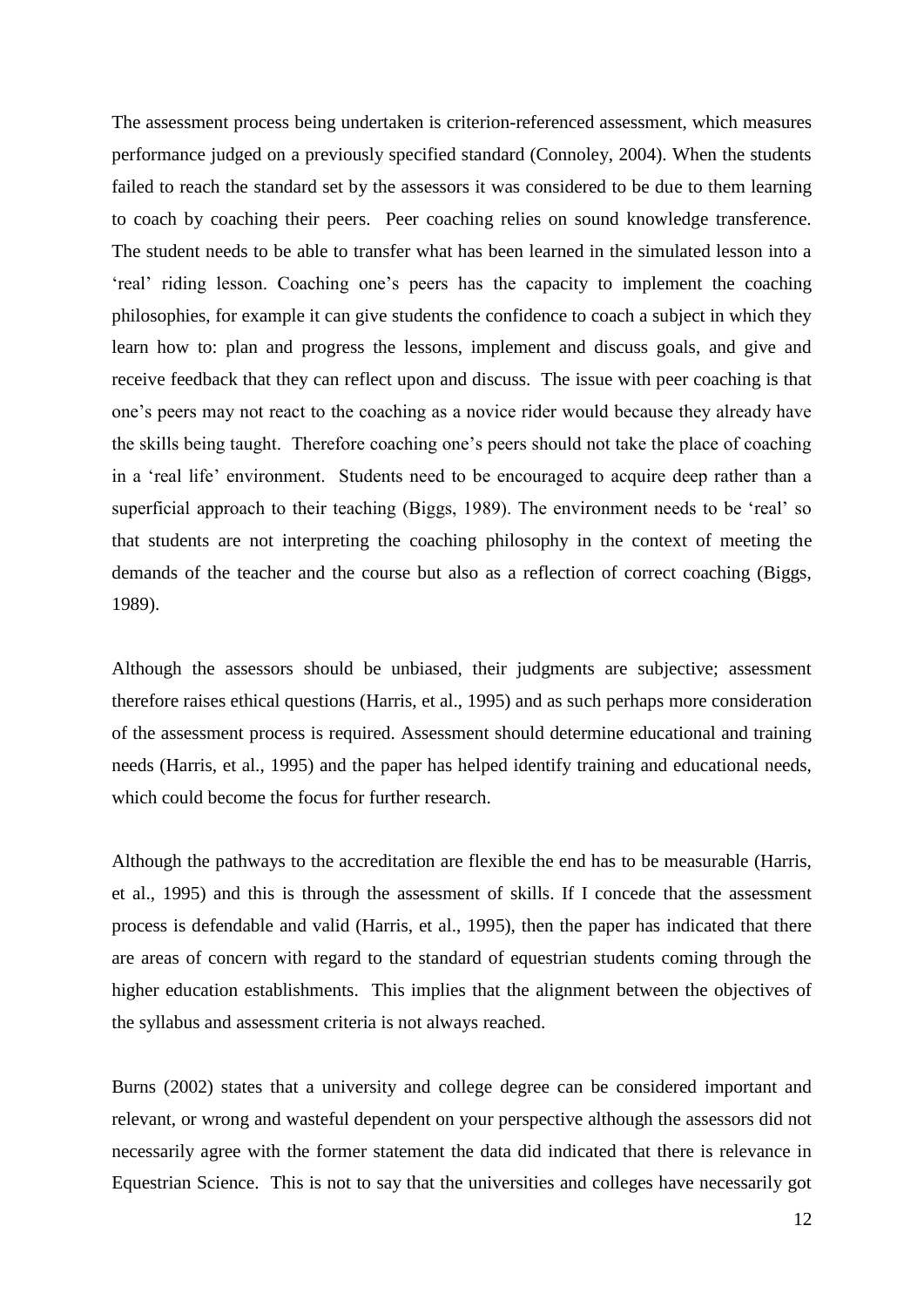it right with regard to producing equestrian coaches and the issues raised in the paper are worthy of consideration.

## **Conclusion**

The BHS has created a syllabus suited to modern riders and coaches by introducing sports coaching philosophies and paradigms. It is now the responsibility of the universities and colleges to ensure that students are of the standard required for the assessments if the assessment process is to work effectively (Biggs, 2003). The syllabus needs to be explained so that students understand the criteria being assessed (Connoley, 2004). The students also need to practice in 'real life' settings. For example if the lesson is a beginner lesson then the student needs to ensure that they can coach beginners. If the university or college does not have the facilities to do this then they need to access other areas for their students to attain experience in a 'real life' riding lesson. By doing this the university and colleges may then fulfil the expectations of industry through their Equine Science courses and produce students who are at the forefront of knowledge and research.

Although the broader coaching framework was in evidence, understanding the theories behind the concepts were not. Some of the assessors in the study did not understand the value of peer learning and some of the post-graduates in the study did not consider the assessment as anything other than an exam. The findings did suggest that by offering courses at universities and colleges' potential coaches can adopt a multidisciplinary approach to equestrianism. The data is polarised between the post-graduates, who are all attaining an income within the equestrian industry and the assessors who dispute graduate skills when completing their courses. The difference may be due to the post-graduates in the study all having prior equestrian knowledge before attaining their accreditation. The fact that they have all pursued coaching as part of their equestrian career indicates the need for universities and colleges to create coaching practice in real life environments.

The BHS syllabus is based upon the requirements of industry and these requirements should be primary concerns when producing equestrian graduates. Therefore, universities and colleges should consider their programmes of study to ensure that both theory and practice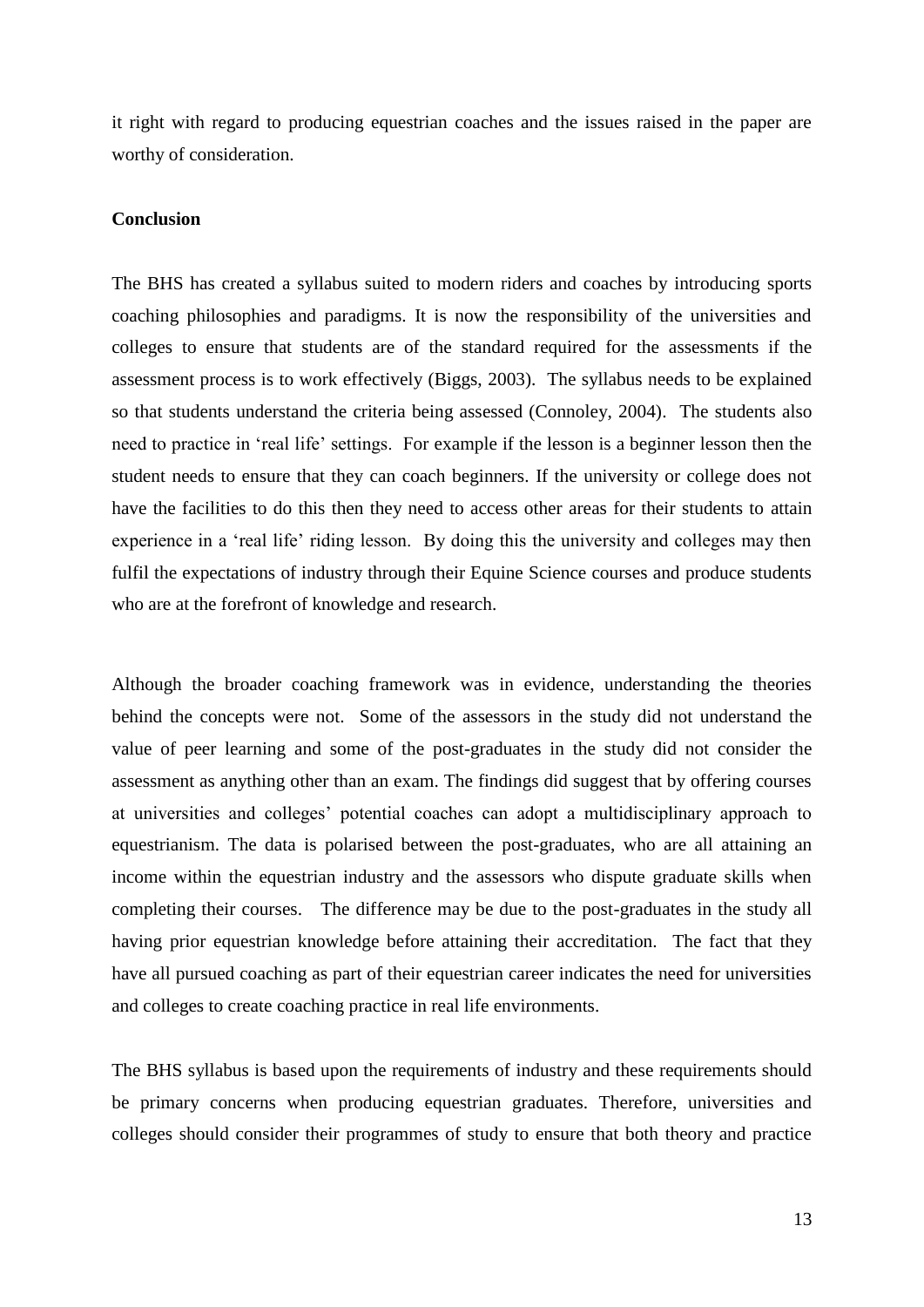are maximised to create an equestrian student who is fully equipped to coach horse riding in real life environments.

Jane Maw can be reached at [jane.syd@bigpond.net.au](mailto:jane.syd@bigpond.net.au) for discussion on the paper or any aspects relating to the PhD thesis.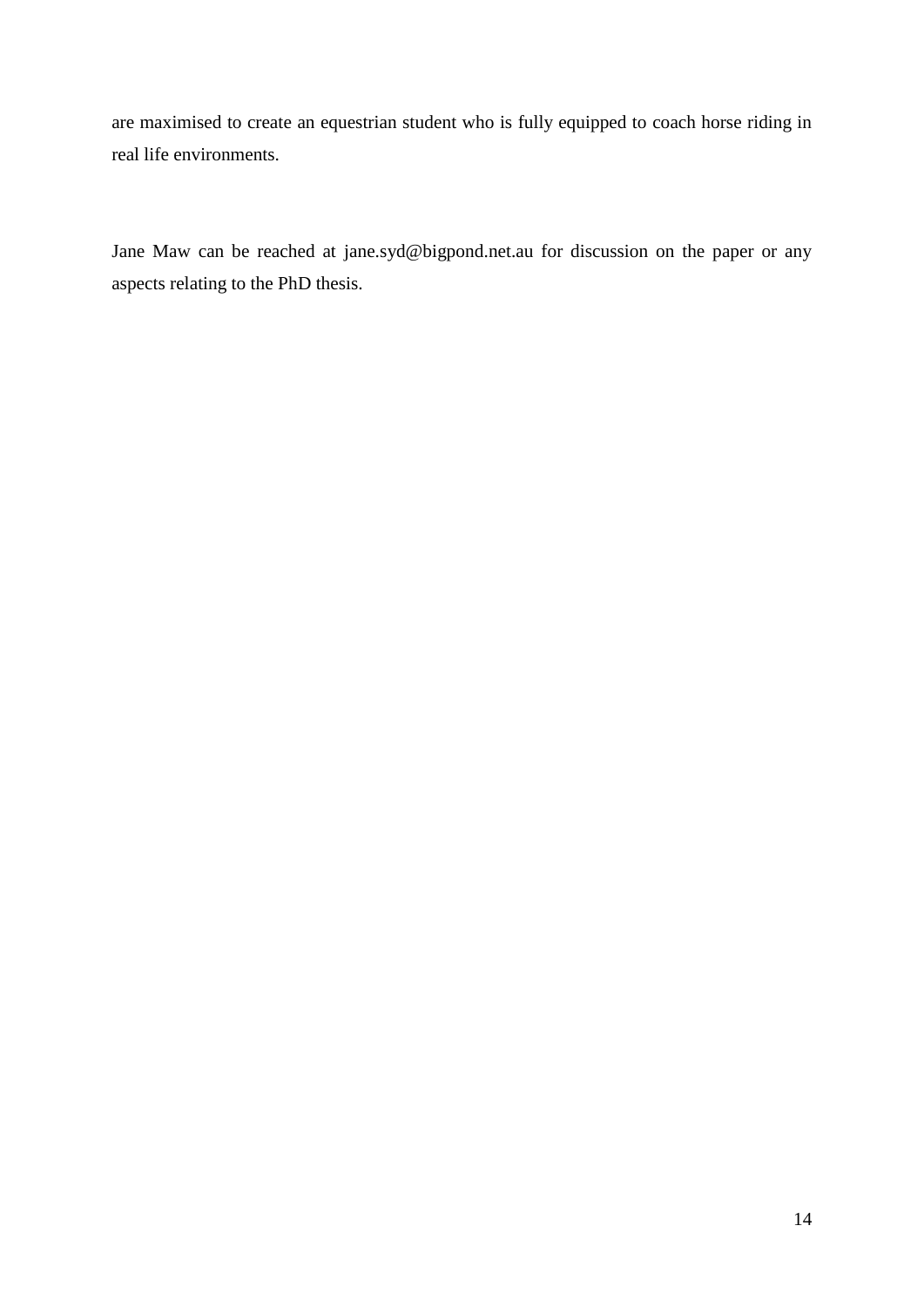## **Appendix i**

*Some of the equestrian courses available in the universities and colleges*

- NVQ Levels 1,2 & 3, Diploma's in Horse Care/Horse Studies
- Business and Technology Education Council (BETC)
- National Certificate in Horse Management/Studies
- BTEC National Diploma in Horse Management/Horse Studies
- Higher National Dip (HND)
- Equine Science HND
- Equine Business Management, Foundation Degree in Equine Business Management
- Equine Sports Science, Equine Studies; BSc (Hons) in Equine Business Management Equine Dental Science or Equine Science
- MSc in Equine Science, RCVS Certificate in Equine Veterinary Nursing.

(www.hartpury.ac.uk)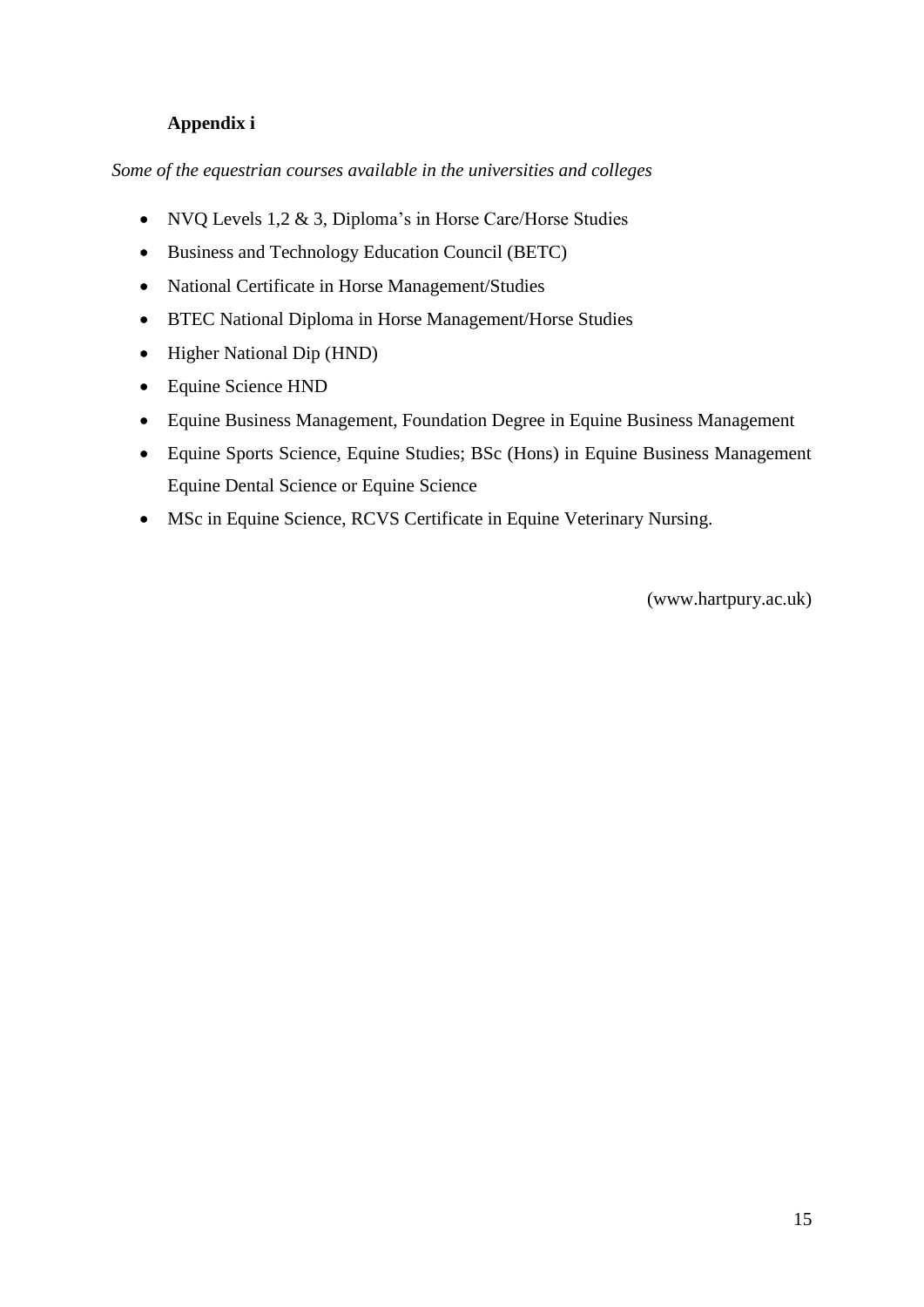## **Appendix ii**

Level 2 for the UKCC is equivalent to the BHSAI Level 3 for the UKCC is equivalent to the BHSII Level 4 for the UKCC is equivalent to the BHSI

[\(www.bhs.co.uk\)](http://www.bhs.co.uk/)

The key to the accreditation table: United Kingdom Coaching Certificate (UKCC), The British Horse Society Assistant Instructor (BHSAI), The British Horse Society Intermediate Instructor (BHSII), The British Horse Society Instructor (BHSI). I have based my assessment of the 3 levels of coaching accreditations following the International Group for Equestrian Qualifications [\(www.bhs.co.uk\)](http://www.bhs.co.uk/)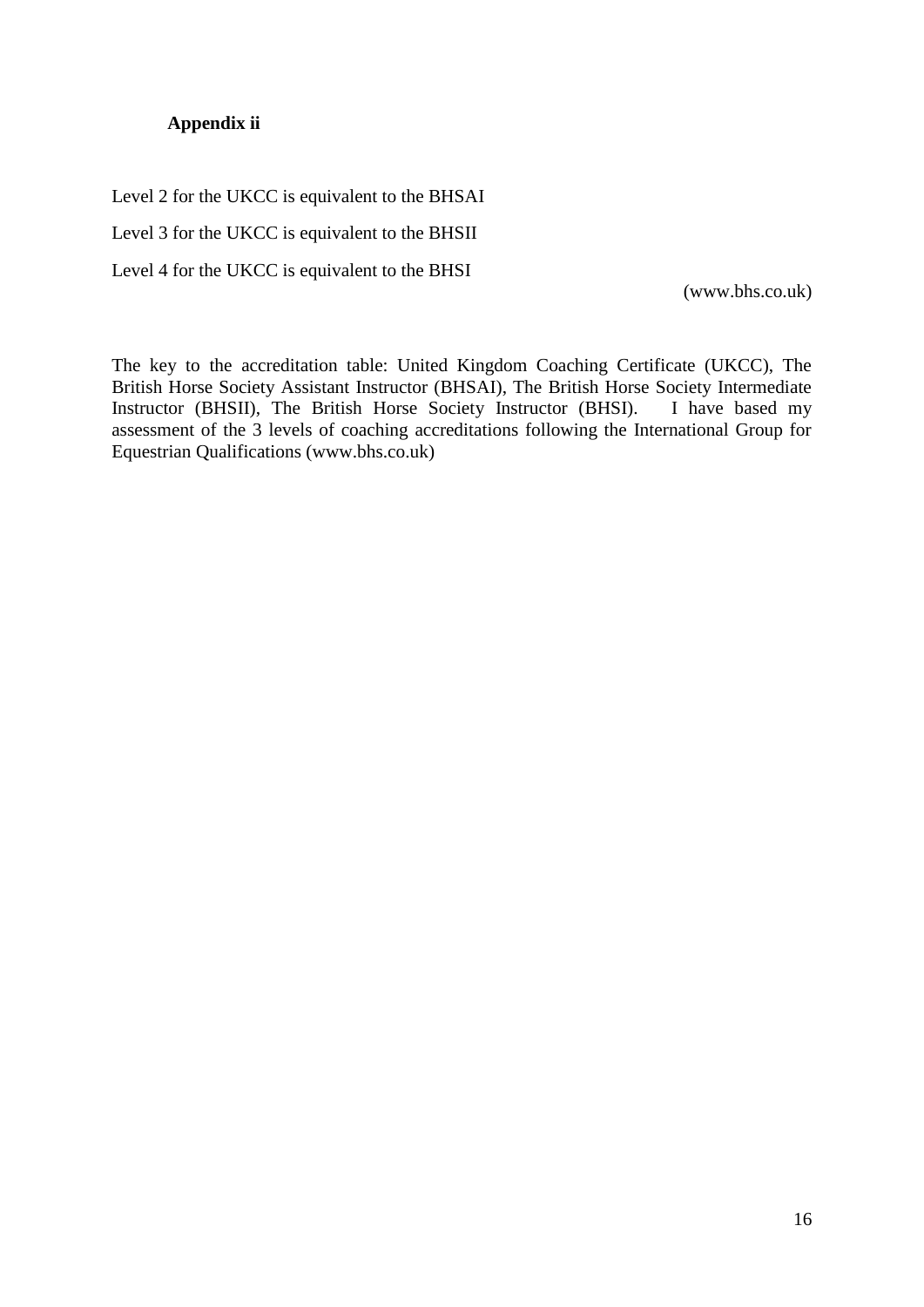## **Appendix iii**

## *Questions for the participants to be discussed*

- 1. To begin with can you tell me about your background as a rider and where your career has taken you?
- 2. What was and is your experience of being taught to ride?
- 3. What do you remember about your experiences training to coach riding?
- 4. So now let's talk some more about your relationship between riding and coaching. Consider what you think are the key elements of a good riding lesson.
- 5. Looking back, do you think your riding instruction has changed over time and if so how?
- 6. What are your goals when coaching?
- 7. Anything else you would like to say that may be important to the research?